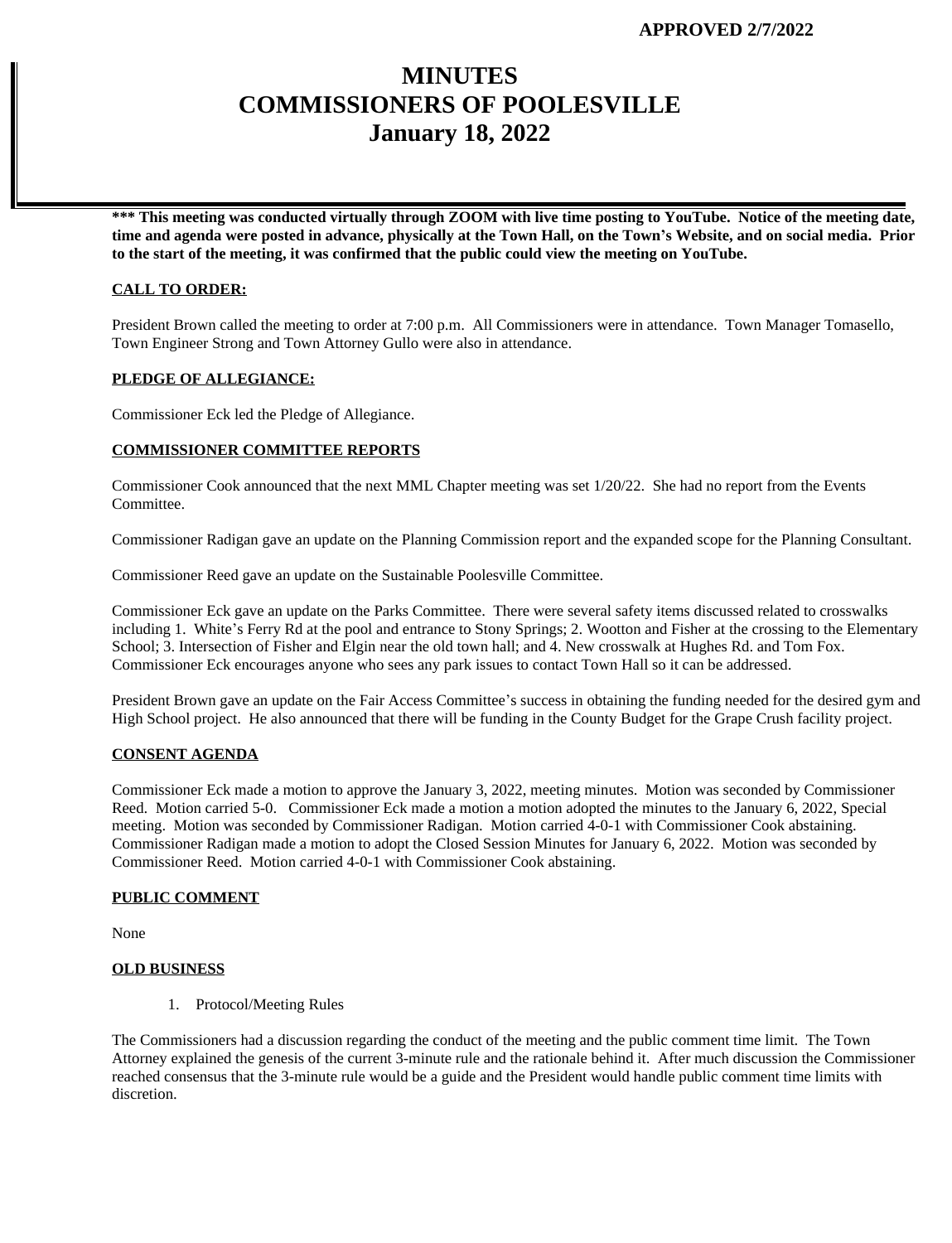### 2. Hiring of Town Manager -Wade Yost

President Brown outlined the idea of bringing former Town Manager Wade Yost back to the Town as the full-time town manager. In addition to the current issues and to-do lists of items he would be tasked with hiring an assistant town manager that could be groomed to be in a position to take the Town Manager's position, although such a succession is not guaranteed. After much discussion Commissioner Eck made a motion to hire Mr. Yost as Town Manager, motion was seconded by Commissioner Reed. Motion carried 4-0-1, with Commissioner Cook abstaining. The Town Attorney was tasked with contacting Mr. Yost and discussing/negotiating terms for his employment agreement.

3. Expanded Scope of Planning Consultant for Comprehensive Plan

The Town Manager gave an overview of the proposed scope amendment for Planning Consultant to assist with the Comprehensive Plan. The proposal was reviewed and recommended by the Planning Commission. In essence the new scope will allow Wallace Montgomery Consultants to ensure the completion of the Comprehensive Plan. Commissioner Eck made a motion to adopt the expanded scope. Motion was seconded by Commissioner Radigan. Motion carried 5-0.

4. Covid Test Rollout

Commissioner Eck gave a comprehensive review of the successful effort to handout the Covid Tests. This program was a success due to the coordination of the volunteers that participated and the citizens that were patient in the distribution lines.

### **TOWN MANAGER REPORT**

Mr. Tomasello gave a detailed report, excerpts of which are attached.

Commissioner Radigan made a motion to adjourn at 9:38 pm., seconded by Commissioner Eck. Motion passed 5-0.

A full video of the meeting can be viewed at YouTube.com, search Poolesville, Commissioners